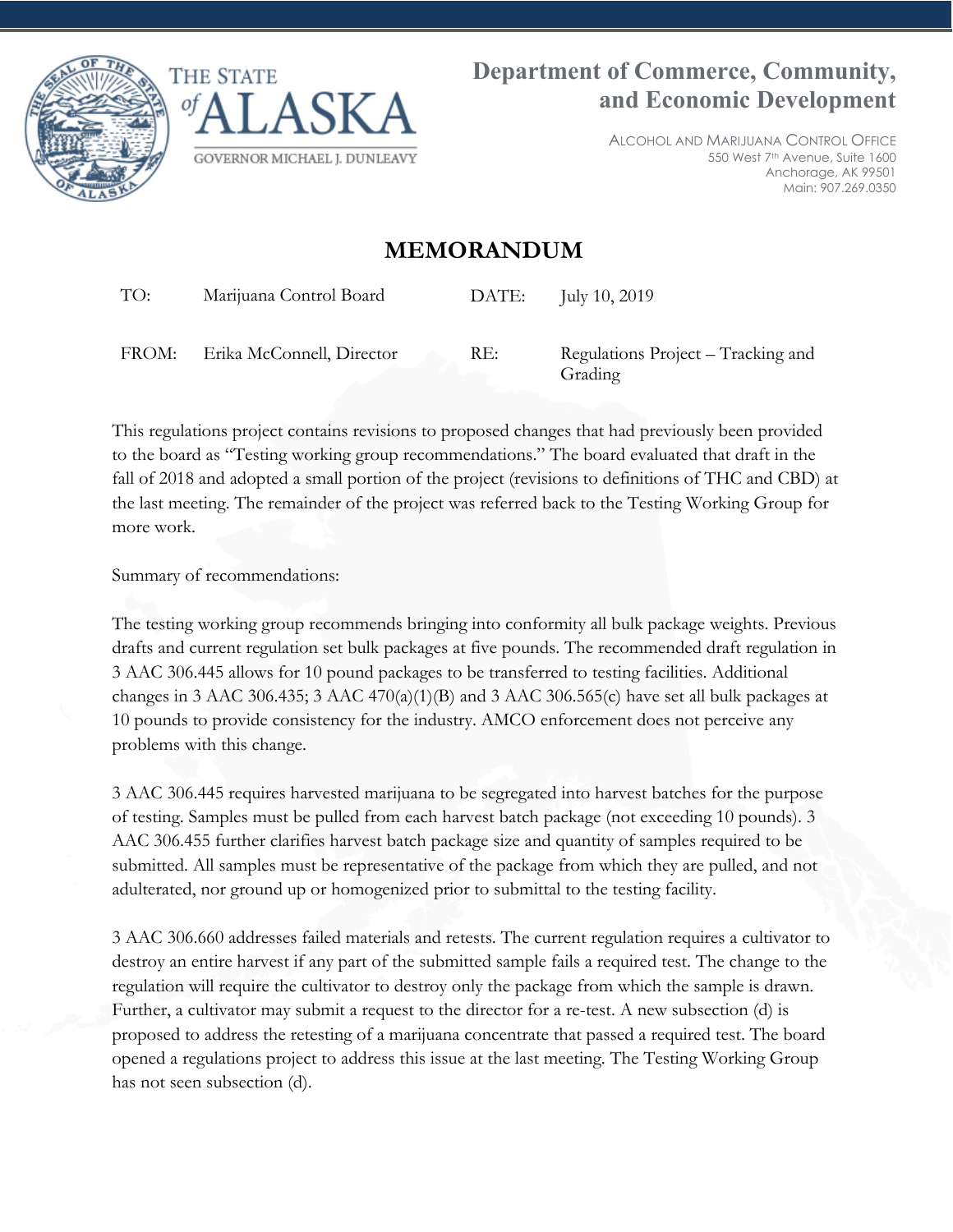Regulations: Tracking and Grading MCB July 10, 2019 Page 2

The Testing Working Group has discussed whether Aspergillus testing is an effective measure or whether it results in false positives that have little benefit to protecting the public. Work is ongoing to develop other, perhaps more appropriate tests for water activity and pH. Changes related to these issues are not reflected in this regulations project, however.

The public comment period for this project closed on June 19, 2019. Three comment were received, which are attached.

Options for the board:

- Vote to adopt as written
- Amend; if amendment is significant, put out for public comment
- Send back to staff for revisions
- Close the project without action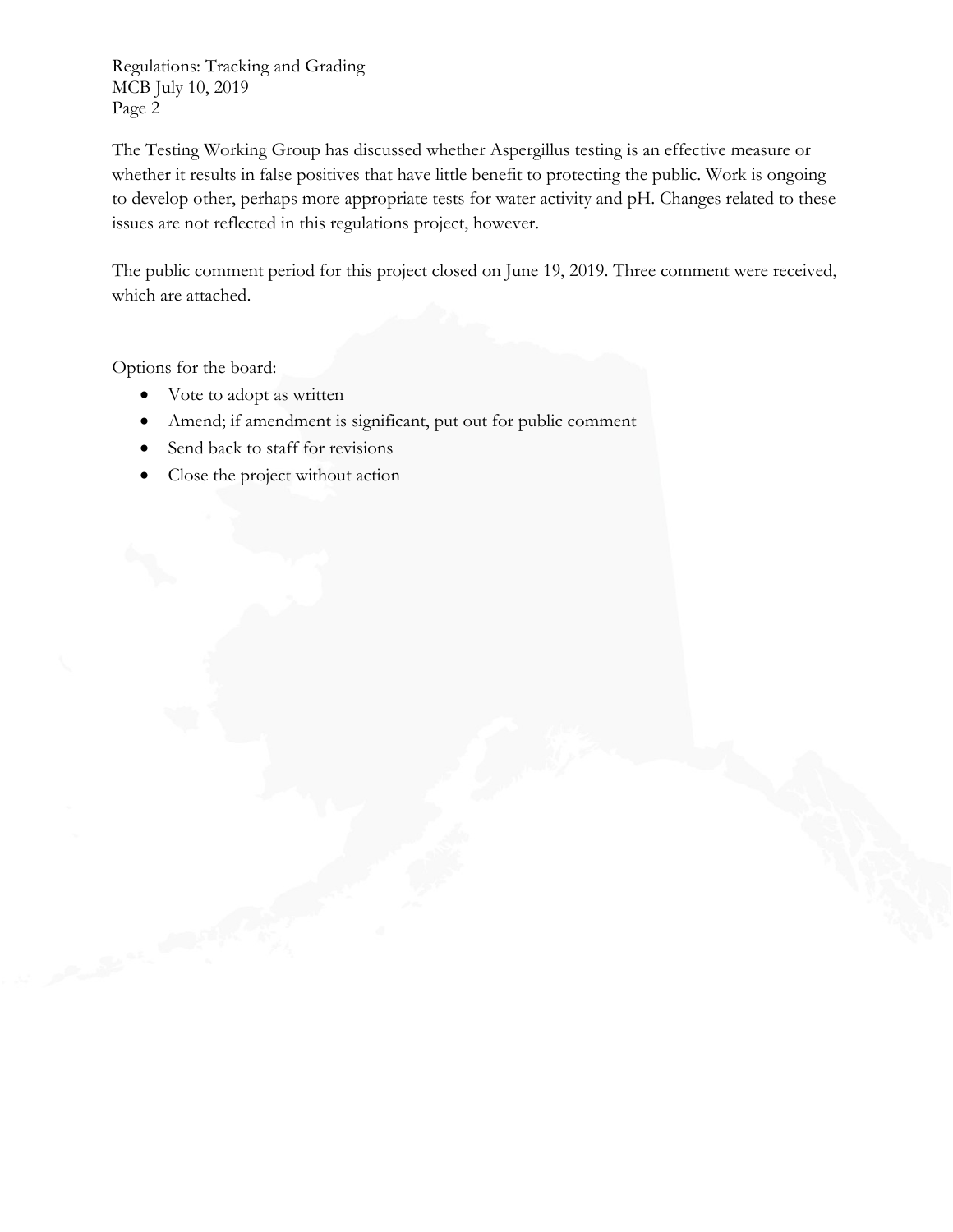(Words in **boldface and underlined** indicate language being added; words [CAPITALIZED AND BRACKETED] indicate language being deleted.)

3 AAC 306.435 is amended to read:

**3 AAC 306.435. Marijuana inventory tracking system** (a) A marijuana cultivation facility shall use a marijuana inventory tracking system in compliance with 3 AAC 306.730 to ensure all marijuana propagated, grown, or cultivated on the marijuana cultivation facility's premises is identified and tracked from the time the marijuana is propagated through transfer to another licensed marijuana establishment or destruction. The marijuana cultivation facility shall assign a tracking number to each plant over eight inches tall. [WHEN HARVESTED, BUD AND FLOWER, CLONE OR CUTTINGS, OR LEAVES AND TRIM MAY BE COMBINED IN HARVEST BATCHES OF DISTINCT STRAINS, NOT EXCEEDING FIVE POUNDS.] **Marijuana to be transferred to another licensed facility shall be put into packages not exceeding 10 pounds, with each package being** [EACH HARVEST BATCH MUST BE] given an inventory tracking number. Clones**,** [OR ] cuttings**, or seeds shall be identified by an inventory tracking number; each inventory tracking number shall be assigned to 50 or fewer plants or seeds** [MUST BE LIMITED TO 50 OR FEWER PLANTS AND IDENTIFIED BY A BATCH TRACKING NUMBER].

**(b)** A marijuana cultivation facility shall record each sale and transport of **any plants or seeds and** each **package** [BATCH] in its marijuana inventory tracking system and shall generate a valid transport manifest to accompany **any transported plants and seeds and** each transported **package** [BATCH].

(c) A marijuana cultivation facility shall record in its marijuana inventory tracking system all marijuana used to provide a sample authorized under 3 AAC 306.460 for the purpose of negotiating saes, incluing

(1) the amount of each sample;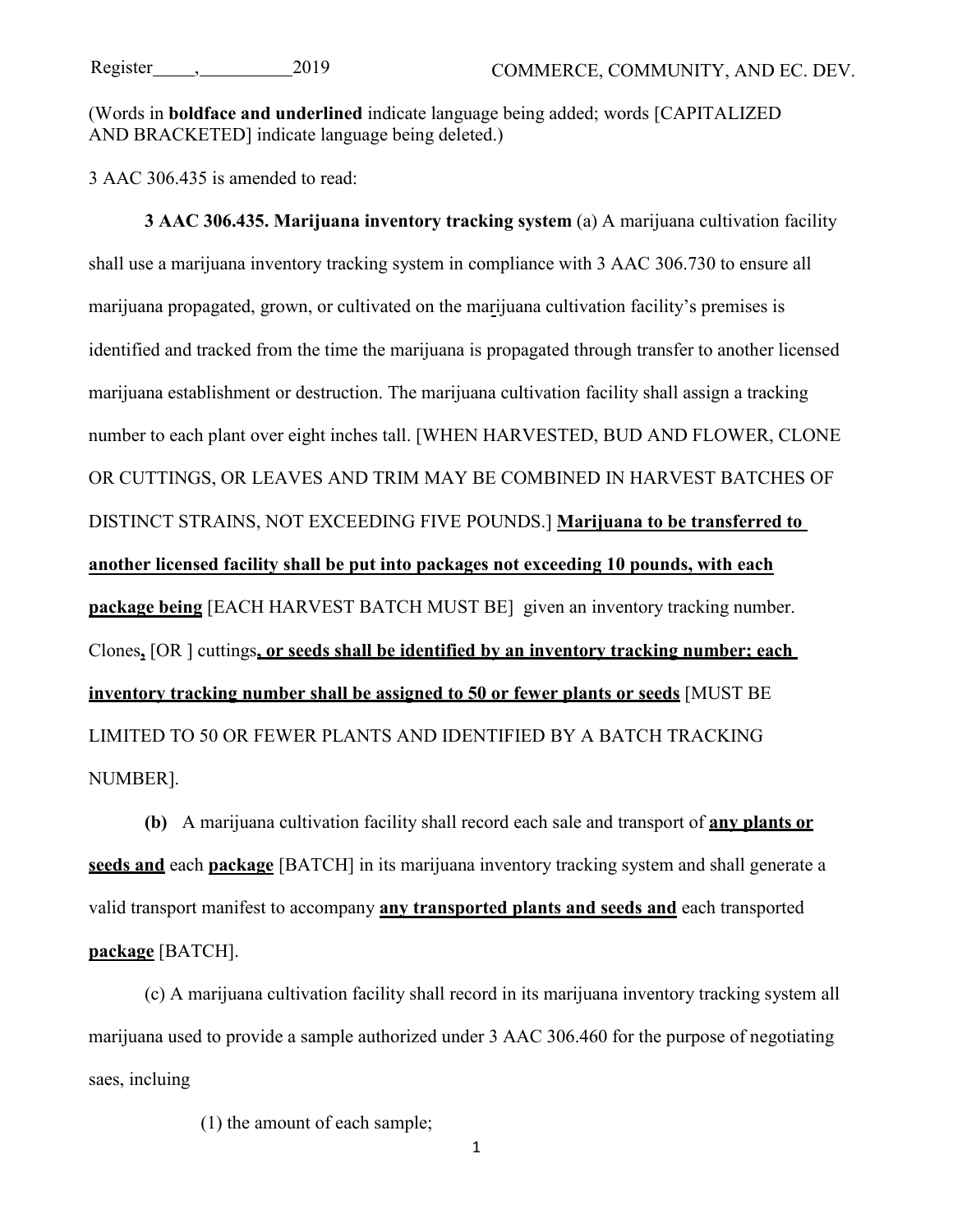(2) the retail marijuana store or marijuana product manufacturing facility that received the sample; and

(3) the disposal of any expired or outdated promotional sample returned to the

marijuana cultivation facility. (Eff.  $2/21/2016$ , Register 217; am  $\frac{1}{2}$ , Register ).

**Authority**: AS 17.38.010 AS 17.38.150 AS 17.38.200 AS 17.38.070 AS 17.38.190 AS 17.38.900 AS 17.38.121

3 AAC 306.445 is amended to read:

**3 AAC 306.445. Standards for cultivation and preparation.** (a) A marijuana cultivation facility shall use registered scales in compliance with AS 45.75.080 and 3 AAC 306.745.

#### **(a) Harvested marijuana will be segregated into harvest batches.**

**(b) Once a harvest batch has been uniformly dried and cured, it shall be put into harvest batch packages not exceeding 10 pounds each. A sample of each harvest batch package in accordance with 3 AAC 306.455 shall be submitted to a marijuana testing facility.**

**(c) Once a harvest batch sample has passed all required testing, a marijuana cultivation facility may then repackage marijuana from that harvest batch for sale or transfer.** (Eff.

 $2/21/2016$ , Register 217; am  $\frac{\pi}{2}$ , Register  $\frac{\pi}{2}$ .

| <b>Authority</b> : AS 17.38.010 | AS 17.38.150 | AS 17.38.200 |
|---------------------------------|--------------|--------------|
| AS 17.38.070                    | AS 17.38.190 | AS 17.38.900 |
| AS 17.38.121                    |              |              |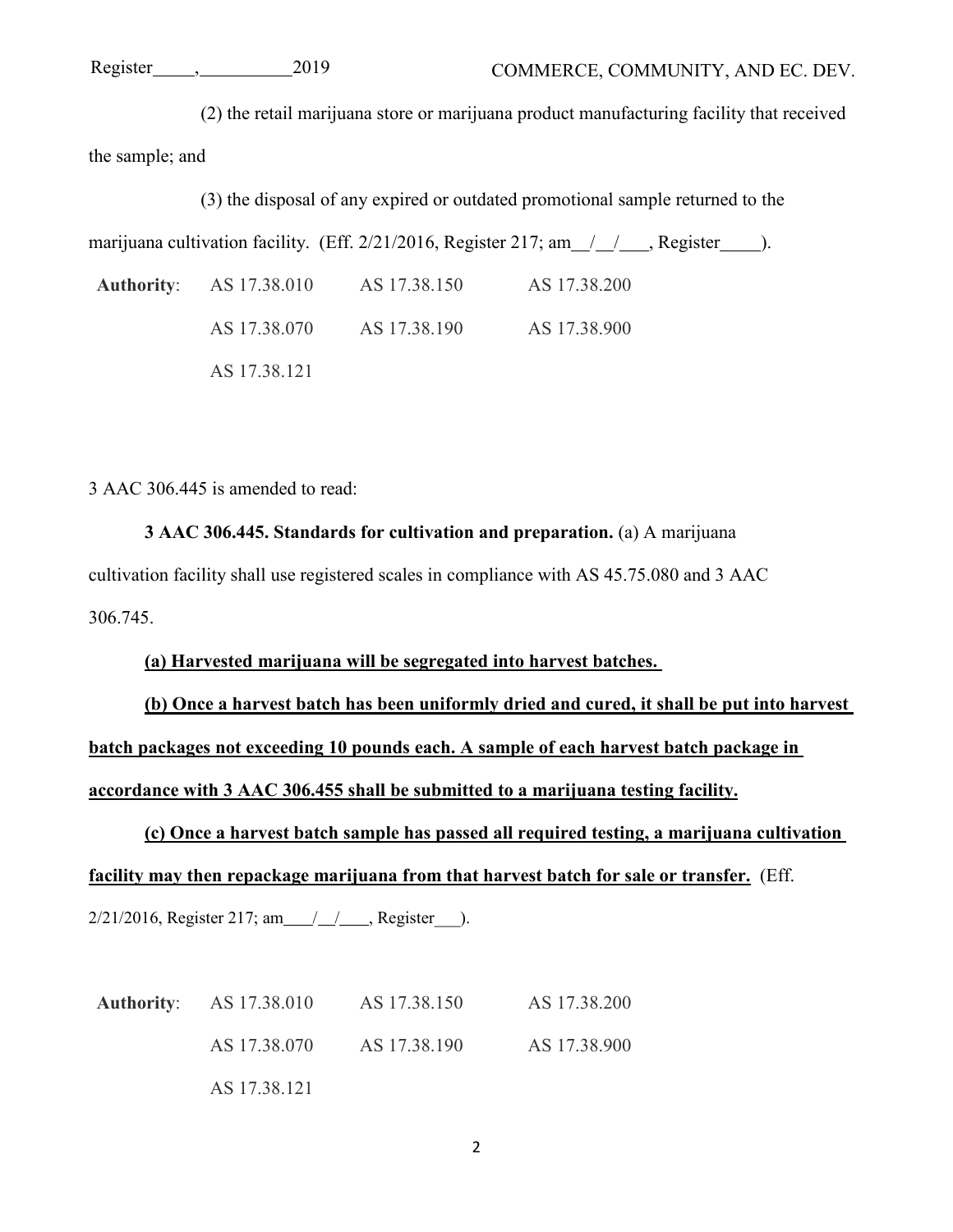3 AAC 306.455 is amended to read:

**3 AAC 306.455. Required laboratory testing.** (a) A marijuana cultivation facility shall provide samples of each harvest batch of marijuana produced at the facility to a marijuana testing facility and may not sell or transport any marijuana**, except as provided for in (c) of this section,** until all laboratory testing required under 3 AAC 306.645 has been completed.

(b) To comply with (a) of this section, a marijuana cultivation facility shall

(1) collect a representative [, HOMOGENOUS] sample for testing from each harvest

batch **package** that has been uniformly dried and cured, in an amount as set out in the following table:

| Harvest Batch  | Number of 1g sub-samples to |
|----------------|-----------------------------|
| Package Size   | make up required sample     |
| (pounds)       | <b>QUANTITY OF SAMPLES</b>  |
|                | (1G EACH)                   |
|                |                             |
| $\mathfrak{D}$ |                             |
| 3              | 5                           |
|                | 6                           |
| 5              | 8                           |
| 6              | 10                          |
|                | 11                          |
| 8              | 13                          |
| q              | 14                          |
|                | 16                          |

(2) designate an individual responsible for collecting each sample; that individual shall

(A) prepare a signed statement showing that each sample is representative of the

## harvest **batch package**;

(B) provide the signed statement to the marijuana testing facility; and

(C) maintain a copy as a business record under 3 AAC 306.755; and

(3) transport the samples to the marijuana testing facility's licensed premises in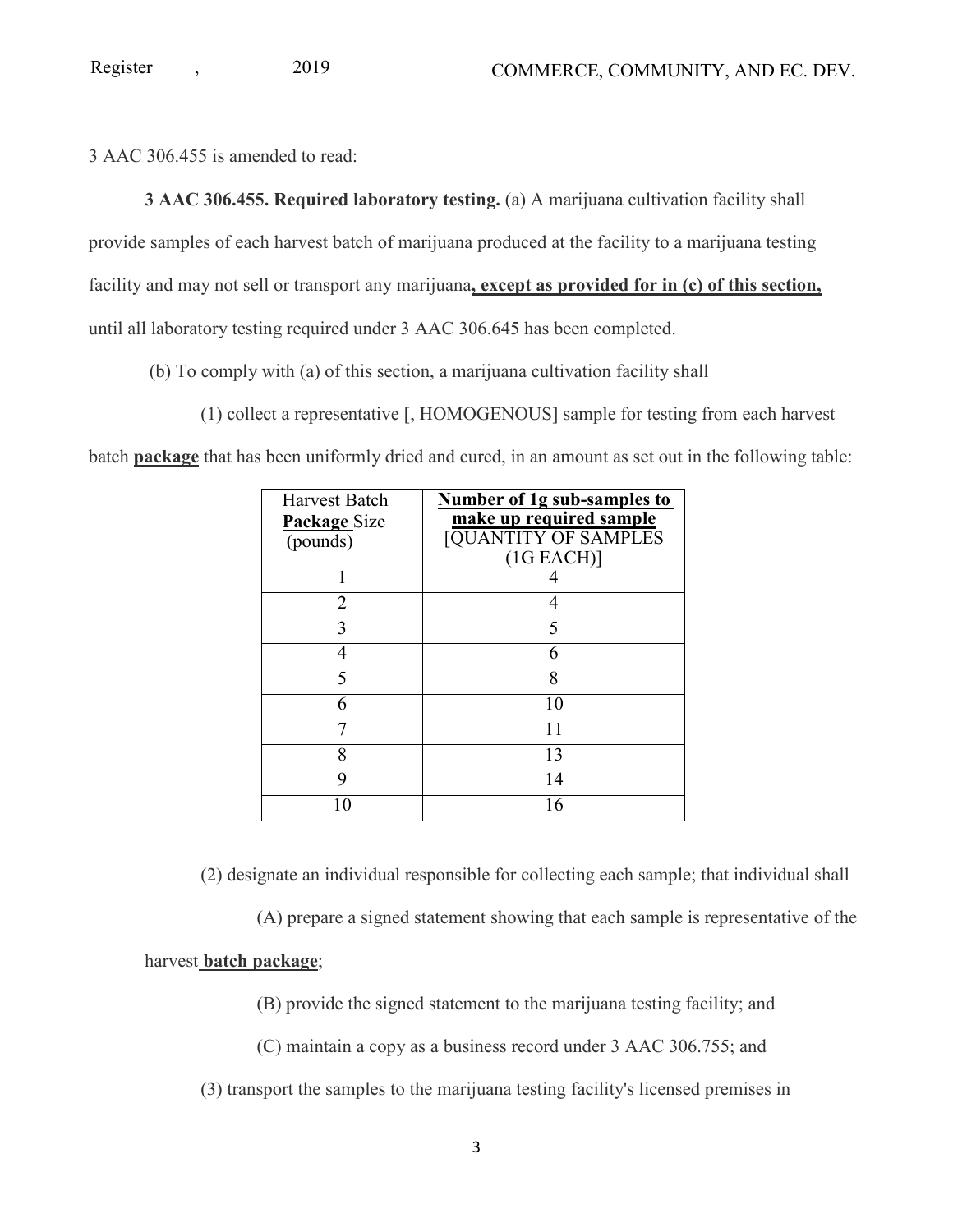compliance with 3 AAC 306.750.

(c) A marijuana cultivation facility shall segregate the **harvest** [ENTIRE] batch **package** from which the testing **sample was** [SAMPLES WERE] selected until the marijuana testing facility reports the results from its tests. During this period of segregation, the marijuana cultivation facility that provided the **sample** [SAMPLES] shall maintain the **harvest** batch **package** in a secure, cool, and dry location to prevent the marijuana from becoming contaminated or losing its efficacy. The marijuana cultivation facility that provided the **sample** [SAMPLES] may not sell or transport any marijuana from the segregated **harvest** batch **package** until the marijuana testing facility has completed its testing, and provided those results, in writing, to the marijuana cultivation facility that provided the sample**, except that a cultivation facility may transfer untested marijuana to a licensed** 

**concentrate manufacturer or product manufacturer.** (Eff. 2/21/2016, Register 217; am

11/08/2018, Register 228; am / / , Register ) **Authority**: AS 17.38.010 AS 17.38.150 AS 17.38.200 AS 17.38.070 AS 17.38.190 AS 17.38.900 AS 17.38.121

3 AAC 306.470 (a) $(1)(B)$  is amended to read:

(B) in a wholsale package not exceeding **10** [FIVE] pounds for repackaging by the retail marijuana store; or (Eff.  $2/21/2016$ , Register  $217$ ; am  $\frac{\ }{\ }$ 

| <b>Authority</b> : AS 17.38.010 | AS 17.38.150 | AS 17.38.200 |
|---------------------------------|--------------|--------------|
| AS 17.38.070                    | AS 17.38.190 | AS 17.38.900 |
| AS 17.38.121                    |              |              |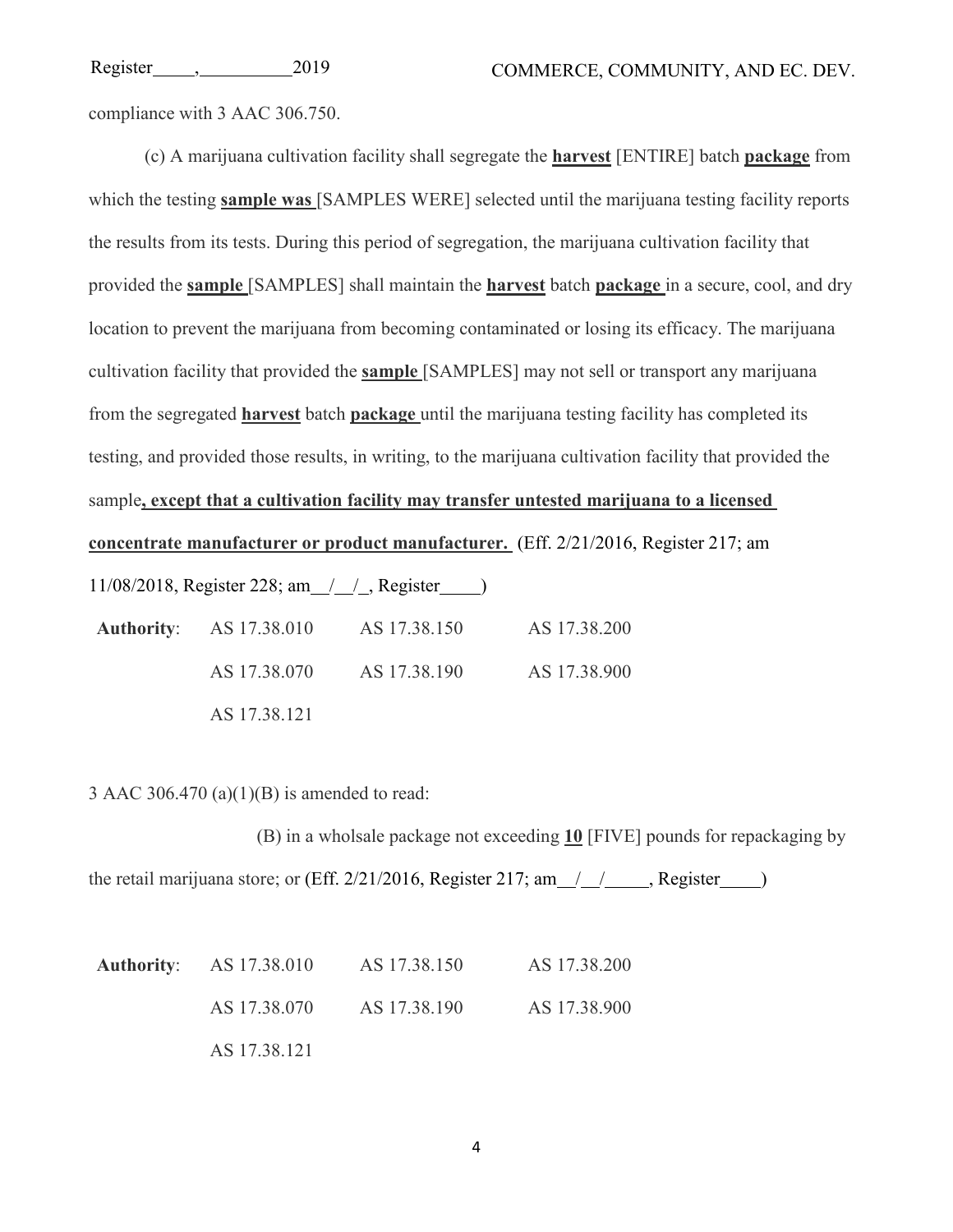3 AAC 306.565(c) is amended to read:

(c) Except as prohibited in 3 AAC 306.555(b)(2), a licensed marijuana product manufacturing facility may transfer marijuana concentrates in wholesale packages not to exceed **10** [FIVE] pounds to another licensed marijuana product manufacturing facility or a licensed retail marijuana store. (Eff.

2/21/2016, Register 217; am 2/21/2019, Register 229; am / / , Register )

**Authority**: AS 17.38.010 AS 17.38.150 AS 17.38.200 AS 17.38.070 AS 17.38.190 AS 17.38.900 AS 17.38.121

3 AAC 306.660 is repealed and readopted to read:

#### **3 AAC 306.660. Failed materials; retests.**

(a) If a sample tested by a marijuana testing facility does not pass the required tests based on the standards set out in 3 AAC 306.645, including a visual foreign matter inspection, the marijuana establishment that provided the sample shall dispose of in accordance with 3 AAC 306.740, the harvest batch package or production lot from which the sample was taken.

(b) If a sample of marijuana fails a required test, any marijuana plant trim, leaf, and other usable material from the same harvest batch package fails the required test. The board or director may approve a written request, on a form prescribed by the board, to allow a batch of marijuana that fails a required test to be used to make carbon dioxide- or solvent-based extract. After processing, the carbon dioxide- or solvent-based extract must pass all required tests.

(c) If a marijuana cultivation or a marijuana product manufacturing facility submits a written request, on a form prescribed by the board, for a retest of marijuana or a marijuana product that failed a required test, the board or director may authorize a retest to validate the test results. The marijuana cultivation facility or a marijuana product manufacturing facility shall pay all costs of a retest.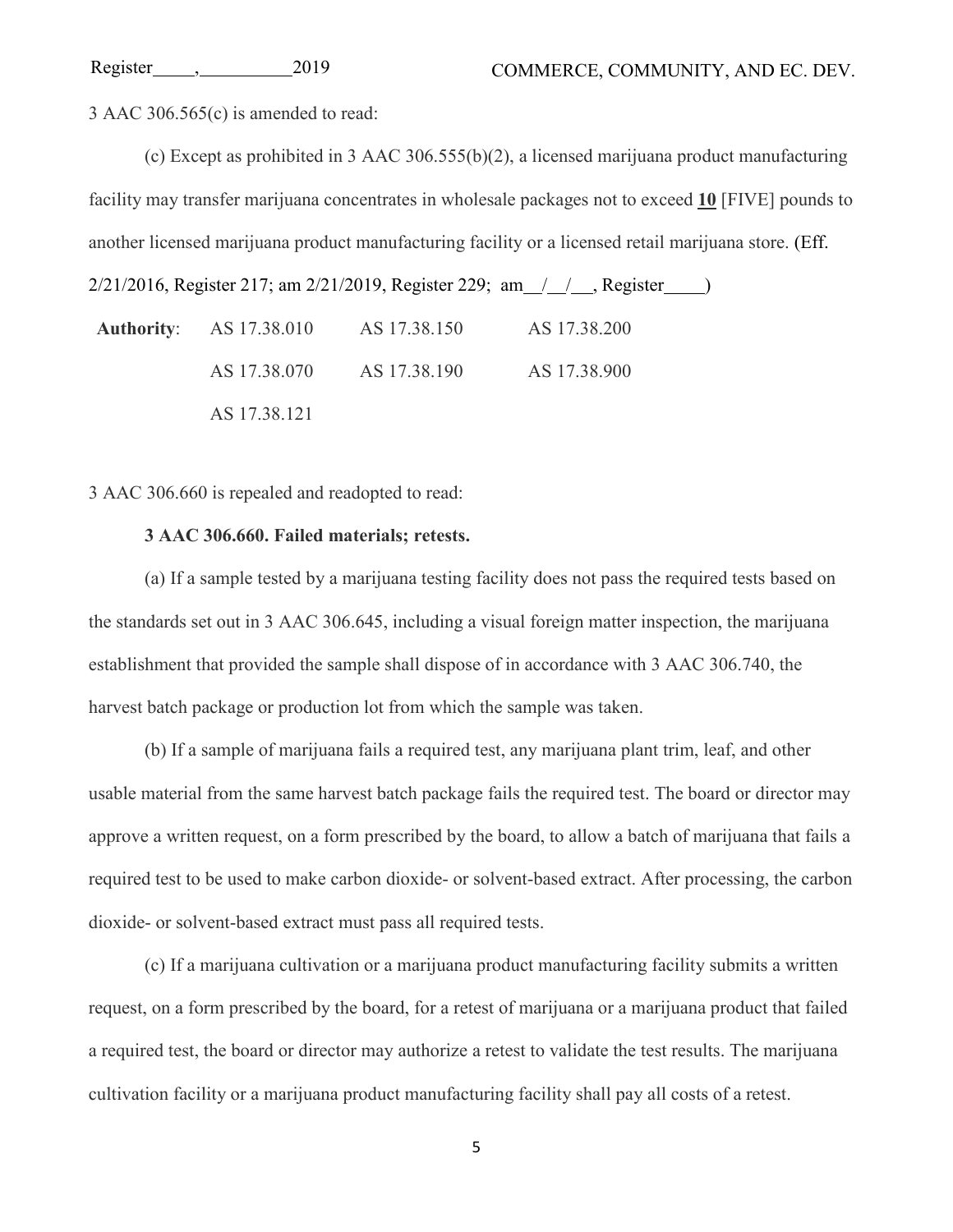### Register , 2019 COMMERCE, COMMUNITY, AND EC. DEV.

(d) When requested by a marijuana product manufacturing facility, the director may authorize a retest of a marijuana concentrate that passed a required test when the licensee wishes to reprocess a marijuana product to further reduce residual solvent levels. The marijuana product manufacturing facility shall pay all costs of a retest. (Eff. 2/21/2016, Register 217; am 7/5/2017, Register 223; am

10/20/2018, Register 228; am / / , Register ) **Authority**: AS 17.38.010 AS 17.38.150 AS 17.38.200 AS 17.38.070 AS 17.38.190 AS 17.38.900 AS 17.38.121

3 AAC 306.990 (b) (3) is amended to read:

(3) "batch" or "harvest batch" means a specifically identified quantity of **bud and flower,** plant trim, leaf, and other usable product from marijuana plants, that are uniform in strain, cultivated in one place and under the same conditions, using the same medium and agricultural chemicals including pesticides and fungicides, and harvested at the same time; (Eff. 2/24/2015, Register 213, am 2/21/2016, Register 217; am 10/11/2017, Register 224; am 8/11/2018, Register 227; am  $10/20/2018$ , Register 228; am  $\frac{1}{1}$ , Register  $\frac{1}{1}$ .

**Authority**: AS 17.38.010 AS 17.38.150 AS 17.38.200 AS 17.38.070 AS 17.38.190 AS 17.38.900 AS 17.38.121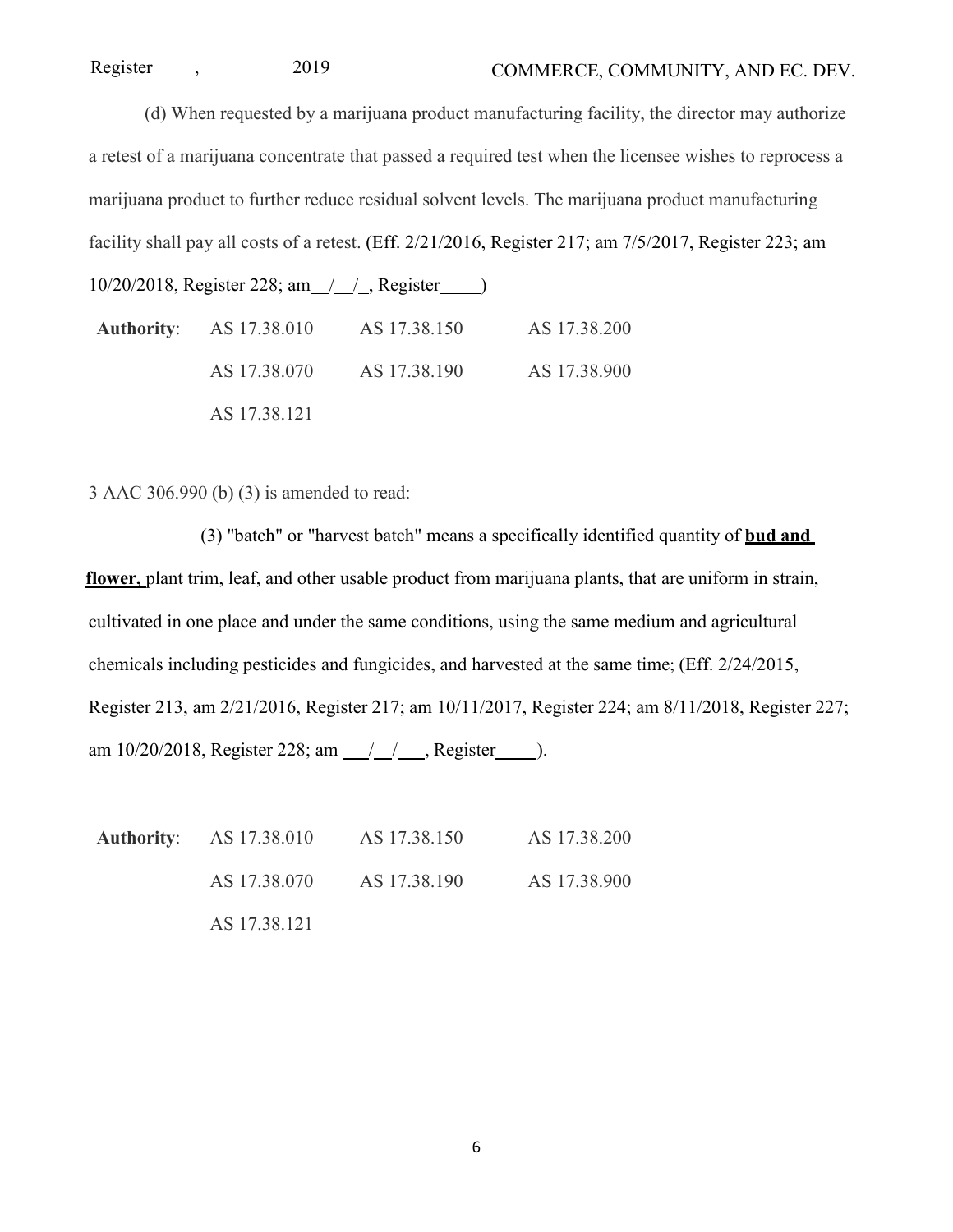Dear Members of the Board,

These proposed changes to the marijuana tracking and testing regulations make many improvements to the existing regulations. This set of regulations will resolve much confusion and will increase continuity among the industry and AMCO. I support this change.

Thank you for your time,

C. Barret Goodale GOOD Cultivation Manager 907-699-9478

Follow GOOD on [Instagram](https://urldefense.proofpoint.com/v2/url?u=https-3A__www.instagram.com_goodakcannabis_-3Fhl-3Den&d=DwMFaQ&c=teXCf5DW4bHgLDM-H5_GmQ&r=4M-EnMjk-bwCuHbOOAciFdymXBXfJ4ojVwApzxlAloQ&m=r9qfTG6Fbw7c4GE13fUNt-qB5jFMyYRNAd6HnhU354Y&s=WFECW8iv2Y4NJHuWOJ72rQKCz5MCXc4_7NLn9dR6Ip4&e=), [Twitter](https://urldefense.proofpoint.com/v2/url?u=https-3A__twitter.com_goodakcannabis&d=DwMFaQ&c=teXCf5DW4bHgLDM-H5_GmQ&r=4M-EnMjk-bwCuHbOOAciFdymXBXfJ4ojVwApzxlAloQ&m=r9qfTG6Fbw7c4GE13fUNt-qB5jFMyYRNAd6HnhU354Y&s=dSZortjabt6fch5-rY7lVMj5znEYGsVLwIVfz1e9s8A&e=), and [Facebook](https://urldefense.proofpoint.com/v2/url?u=http-3A__fb.me_goodalaska&d=DwMFaQ&c=teXCf5DW4bHgLDM-H5_GmQ&r=4M-EnMjk-bwCuHbOOAciFdymXBXfJ4ojVwApzxlAloQ&m=r9qfTG6Fbw7c4GE13fUNt-qB5jFMyYRNAd6HnhU354Y&s=EmDZZge6qzLNvdyZ-QlNsz04zF__A-8aSc-RyOqsXXI&e=) Alaska Marijuana Industry Association member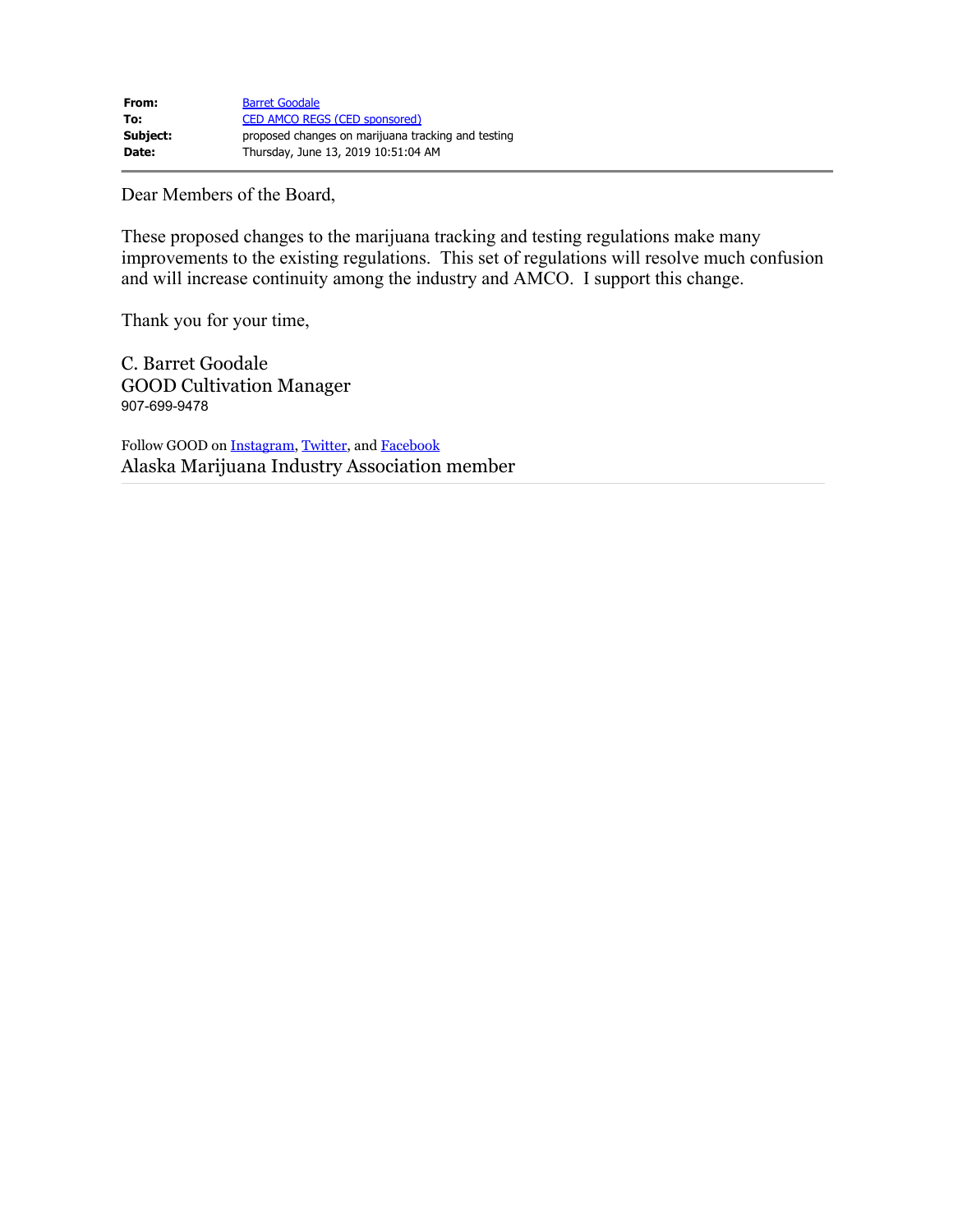| <b>Submitted By</b>       | <b>Comment</b>                                          |
|---------------------------|---------------------------------------------------------|
| 5/29/2019 5:15:38 PM      | This proposed rule to change, 3 AAC 306.435,            |
| Fairbanks, AK, US         | to change the harvest testing batch size to 10 lbs      |
| Anonymous User            | from 5 lbs is a bad idea. It will make the              |
|                           | difference between the test results                     |
|                           | and what is sold in the stores even worse than it       |
|                           | is now. The retail customers are now paying for         |
|                           | products that are mislabeled as far as potency          |
|                           | and terpenes are concerned and more                     |
|                           | importantly will assist in sending more                 |
|                           | microbial tainted products into the marketplace.        |
|                           | By enlarging the testing batch size you will only       |
|                           | make this worse. The board should protect the           |
|                           | buying public from this bad regulation.                 |
|                           | This is also unfair to the limited cultivators.         |
|                           | This in effect cuts in half the cost of testing for     |
|                           | standard cultivators but leaves the limited             |
|                           | cultivators with testing cost twice as high as the      |
|                           | standard cultivators. The standard cultivators          |
|                           | already have a market advantage and this would          |
|                           | remove one of the few regulations that helps            |
|                           | level the playing field.                                |
|                           | This regulation would simply put more money             |
|                           | into some cultivators pockets but do nothing for        |
| 5/20/2019 11:10:07 AM     | anyone else.<br>Greetings honorable members of the Amco |
| Sam Hachey                | board,                                                  |
| sam@tananaherbcompany.com | Thank you for taking a few minutes of your              |
| Anchorage, AK, US         | time and reviewing my public comment.                   |
| Anonymous User            | To be honest with you, I can't think of a better        |
|                           | way to create a more fair way of testing                |
|                           | product. I like the 10 pound limit and the fact         |
|                           | that if the test fails, it only fails that specific     |
|                           | harvest batch package. I'm just not a big fan of        |
|                           | the 16 grams for a testing sample. It's coming          |
|                           | from a good place, but I feel like it will increase     |
|                           | the SOP's for the testing labs. Which will              |
|                           | increase the overall cost for the test. I believe       |
|                           | that keeping the harvest batch packages to 10           |
|                           | pounds, we could accurately predict the testing         |
|                           | range from half of that amount or at the very           |
|                           | least four grams instead of 16.                         |
|                           | I am not clear about assigning a tracking               |
|                           | number to 50 or fewer plants or seeds? is that          |
|                           | for immature plants or clones awaiting the              |
|                           | rooting process and before they are 8" or taller?       |
|                           | I believe we already do this in the immature            |
|                           | plants tab in metrc.                                    |